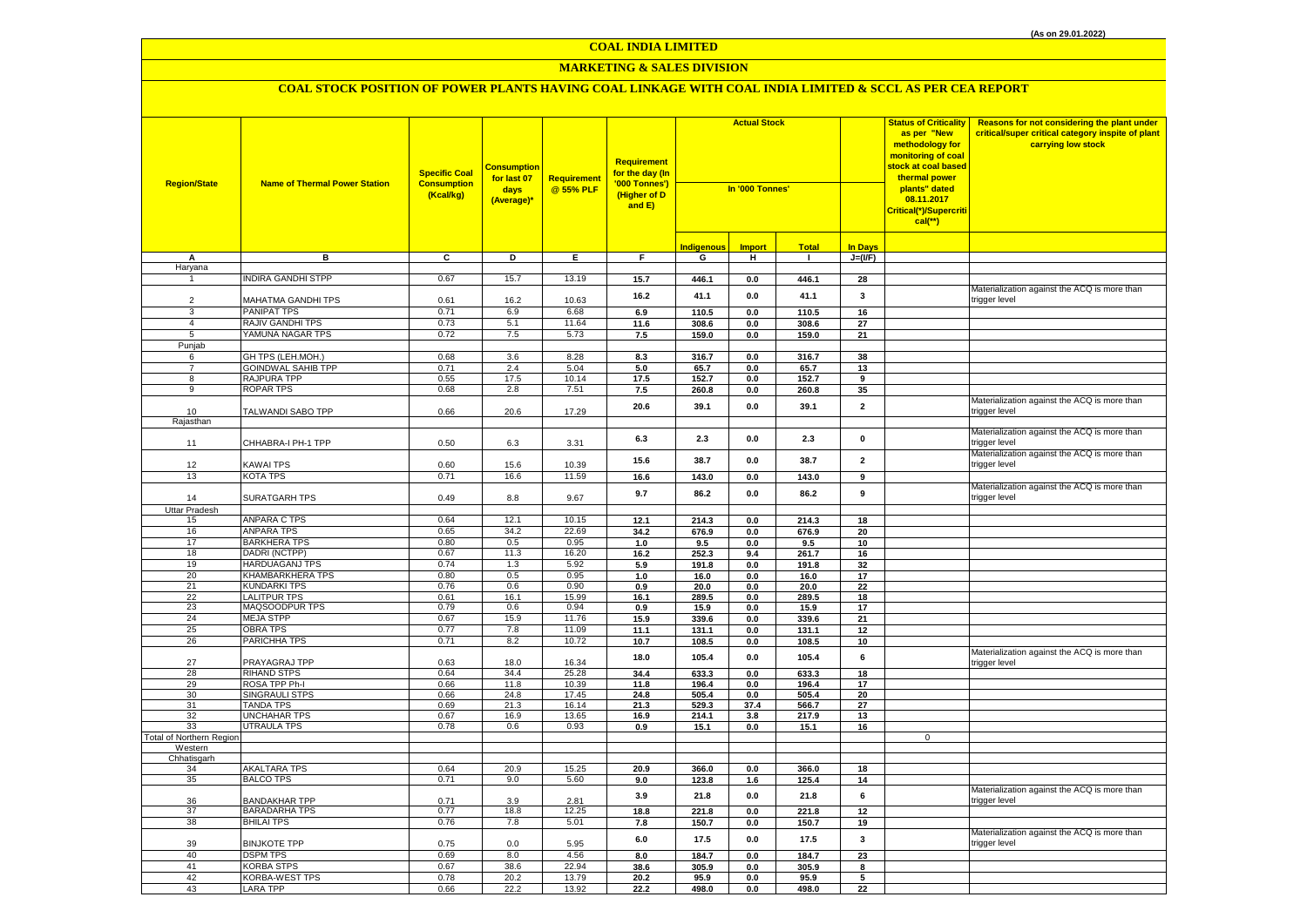#### **MARKETING & SALES DIVISION**

| <b>Region/State</b>                 | <b>Name of Thermal Power Station</b>     | <b>Specific Coal</b><br><b>Consumption</b><br>(Kcal/kg) | <b>Consumption</b><br>for last 07<br>days<br>(Average)* | Requirement<br>@ 55% PLF | <b>Requirement</b><br><mark>for the day (In</mark><br>'000 Tonnes')<br>(Higher of D<br>and E) | <b>Actual Stock</b><br>In '000 Tonnes' |               |               |                         | <b>Status of Criticality</b><br>as per "New<br>methodology for<br>monitoring of coal<br><mark>stock at coal based</mark><br>thermal power<br>plants" dated<br>08.11.2017<br>Critical(*)/Supercriti<br>$cal$ (**) | Reasons for not considering the plant under<br>critical/super critical category inspite of plant<br>carrying low stock |
|-------------------------------------|------------------------------------------|---------------------------------------------------------|---------------------------------------------------------|--------------------------|-----------------------------------------------------------------------------------------------|----------------------------------------|---------------|---------------|-------------------------|------------------------------------------------------------------------------------------------------------------------------------------------------------------------------------------------------------------|------------------------------------------------------------------------------------------------------------------------|
|                                     |                                          |                                                         |                                                         |                          |                                                                                               | <b>Indigenous</b>                      | <b>Import</b> | <b>Total</b>  | <b>In Days</b>          |                                                                                                                                                                                                                  |                                                                                                                        |
| A                                   | в                                        | C                                                       | D                                                       | Е.                       | F.                                                                                            | G                                      | н             | л.            | $J=(VF)$                |                                                                                                                                                                                                                  |                                                                                                                        |
| 44                                  | NAWAPARA TPP                             | 0.79                                                    | 0.0                                                     | 6.28                     | 6.3                                                                                           | 23.2                                   | 0.0           | 23.2          | $\overline{\mathbf{4}}$ |                                                                                                                                                                                                                  | Materialization against the ACQ is more than<br>trigger level                                                          |
| 45                                  | PATHADI TPP                              | 0.65                                                    | 9.3                                                     | 5.18                     | 9.3                                                                                           | 150.2                                  | 0.0           | 150.2         | 16                      |                                                                                                                                                                                                                  |                                                                                                                        |
| 46                                  | <b>SIPAT STPS</b>                        | 0.68                                                    | 30.0                                                    | 26.62                    | 30.0                                                                                          | 658.7                                  | 0.0           | 658.7         | $\overline{22}$         |                                                                                                                                                                                                                  |                                                                                                                        |
| 47                                  | <b>TAMNAR TPP</b>                        | 0.84                                                    | 25.1                                                    | 26.52                    | 26.5                                                                                          | 123.6                                  | 0.0           | 123.6         | 5                       |                                                                                                                                                                                                                  | Materialization against the ACQ is more than<br>trigger level                                                          |
| 48                                  | <b>JCHPINDA TPP</b>                      | 0.75                                                    | 12.5                                                    | 14.22                    | 14.2                                                                                          | 75.9                                   | 0.0           | 75.9          | 5                       |                                                                                                                                                                                                                  | Materialization against the ACQ is more than<br>trigger level                                                          |
| Gujarat                             |                                          |                                                         |                                                         |                          |                                                                                               |                                        |               |               |                         |                                                                                                                                                                                                                  |                                                                                                                        |
| 49                                  | <b>GANDHI NAGAR TPS</b>                  | 0.69                                                    | 8.8                                                     | 5.71                     | 8.8                                                                                           | 88.8                                   | 0.0           | 88.8          | 10                      |                                                                                                                                                                                                                  | Materialization against the ACQ is more than                                                                           |
| 50                                  | SABARMATI (D-F STATIONS)                 | 0.57                                                    | 4.2                                                     | 2.74                     | 4.2                                                                                           | 5.9                                    | 75.1          | 81.0          | 6                       |                                                                                                                                                                                                                  | trigger level<br>Materialization against the ACQ is more than                                                          |
| 51                                  | UKAI TPS                                 | 0.67                                                    | 12.4                                                    | 9.85                     | 12.4                                                                                          | 80.8                                   | 0.0           | 80.8          | $\overline{7}$          |                                                                                                                                                                                                                  | trigger level                                                                                                          |
| 52                                  | <b>WANAKBORI TPS</b>                     | 0.67                                                    | 24.5                                                    | 20.22                    | 24.5                                                                                          | 51.2                                   | 0.0           | 51.2          | $\overline{\mathbf{2}}$ |                                                                                                                                                                                                                  | Materialization against the ACQ is more than<br>trigger level                                                          |
| Madhya Pradesh                      |                                          |                                                         |                                                         |                          |                                                                                               |                                        |               |               |                         |                                                                                                                                                                                                                  |                                                                                                                        |
| 53                                  | AMARKANTAK EXT TPS                       | 0.65                                                    | 3.1                                                     | 1.80                     | 3.1                                                                                           | 19.9                                   | 0.0           | 19.9          | 6                       |                                                                                                                                                                                                                  |                                                                                                                        |
| 54<br>55                            | <b>ANUPPUR TPP</b><br><b>BINA TPS</b>    | 0.65<br>0.74                                            | 16.6                                                    | 10.31                    | 16.6                                                                                          | 234.0                                  | 0.0           | 234.0         | 14<br>12                |                                                                                                                                                                                                                  |                                                                                                                        |
| 56                                  | <b>GADARWARA TPP</b>                     | 0.66                                                    | 3.2<br>10.8                                             | 4.88<br>13.93            | 4.9<br>13.9                                                                                   | 57.5<br>293.5                          | 0.0<br>33.4   | 57.5<br>327.0 | 23                      |                                                                                                                                                                                                                  |                                                                                                                        |
| 57                                  | <b>KHARGONE STPP</b>                     | 0.60                                                    | 13.3                                                    | 10.45                    | 13.3                                                                                          | 125.3                                  | 0.0           | 125.3         | 9                       |                                                                                                                                                                                                                  |                                                                                                                        |
| 58                                  | SANJAY GANDHI TPS                        | 0.82                                                    | 15.2                                                    | 14.57                    | 15.2                                                                                          | 99.7                                   | 0.0           | 99.7          | $\overline{7}$          |                                                                                                                                                                                                                  | Non payment of dues                                                                                                    |
| 59                                  | <b>SATPURA TPS</b>                       | 0.67                                                    | 6.7                                                     | 11.79                    | 11.8                                                                                          | 89.8                                   | 0.0           | 89.8          | 8                       |                                                                                                                                                                                                                  | Non Payment of Dues                                                                                                    |
| 60                                  | <b>SEIONI TPP</b>                        | 0.64                                                    | 2.5                                                     | 5.06                     | 5.1                                                                                           | 202.1                                  | 0.0           | 202.1         | 40                      |                                                                                                                                                                                                                  |                                                                                                                        |
| 61                                  | SHREE SINGAJI TPP                        | 0.71                                                    | 26.5                                                    | 23.50                    | 26.5                                                                                          | 230.6                                  | 0.0           | 230.6         | 9                       |                                                                                                                                                                                                                  |                                                                                                                        |
| 62                                  | <b>VINDHYACHAL STPS</b>                  | 0.69                                                    | 63.9                                                    | 43.60                    | 63.9                                                                                          | 1259.8                                 | 0.0           | 1259.8        | 20                      |                                                                                                                                                                                                                  |                                                                                                                        |
| Maharashtra                         |                                          |                                                         |                                                         |                          |                                                                                               |                                        |               |               |                         |                                                                                                                                                                                                                  |                                                                                                                        |
| 63                                  | AMRAVATI TPS                             | 0.62                                                    | 17.4                                                    | 11.07                    | 17.4                                                                                          | 59.5                                   | 0.0           | 59.5          | 3                       |                                                                                                                                                                                                                  | Materialization against the ACQ is more than<br>trigger level                                                          |
| 64                                  | <b>BHUSAWAL TPS</b>                      | 0.72                                                    | 10.1                                                    | 11.44                    | 11.4                                                                                          | 58.7                                   | 0.0           | 58.7          | 5                       |                                                                                                                                                                                                                  | Non payment of dues                                                                                                    |
| 65                                  | <b>BUTIBORI TPP</b>                      | 0.67                                                    | 0.0                                                     | 5.31                     | 5.3                                                                                           | 59.7                                   | 0.0           | 59.7          | 11                      |                                                                                                                                                                                                                  |                                                                                                                        |
| 66                                  | CHANDRAPUR (MAHARASHTRA) STPS            | 0.78                                                    | 32.6                                                    | 30.17                    | 32.6                                                                                          | 54.0                                   | 0.0           | 54.0          | $\overline{2}$          |                                                                                                                                                                                                                  | Von payment of dues                                                                                                    |
| 67                                  | DAHANU TPS                               | 0.62                                                    | 3.6                                                     | 4.09                     | 4.1                                                                                           | 6.9                                    | 0.0           | 6.9           | $\overline{\mathbf{2}}$ |                                                                                                                                                                                                                  | Materialization against the ACQ is more than<br>trigger level                                                          |
| 68                                  | DHARIWAL TPP                             | 0.67                                                    | 7.9                                                     | 5.34                     | 7.9                                                                                           | 26.1                                   | 0.0           | 26.1          | 3                       |                                                                                                                                                                                                                  | Materialization against the ACQ is more than<br>trigger level<br>Materialization against the ACQ is more than          |
| 69<br>70                            | <b>GMR WARORA TPS</b><br>KHAPARKHEDA TPS | 0.67<br>0.89                                            | 6.4<br>17.0                                             | 5.29<br>15.72            | 6.4<br>17.0                                                                                   | 4.4<br>271.4                           | 0.0<br>0.0    | 4.4<br>271.4  | $\mathbf{1}$<br>16      |                                                                                                                                                                                                                  | trigger level                                                                                                          |
| 71                                  | <b>KORADI TPS</b>                        | 0.76                                                    | 26.1                                                    | 22.08                    | 26.1                                                                                          | 164.2                                  | 0.0           | 164.2         | 6                       |                                                                                                                                                                                                                  | Non payment of dues                                                                                                    |
| 72                                  | <b>MAUDA TPS</b>                         | 0.70                                                    | 25.8                                                    | 21.29                    | 25.8                                                                                          | 588.9                                  | 0.3           | 589.2         | 23                      |                                                                                                                                                                                                                  |                                                                                                                        |
| 73                                  | NASIK TPS                                | 0.81                                                    | 5.8                                                     | 6.72                     | 6.7                                                                                           | 14.3                                   | 0.0           | 14.3          | $\mathbf 2$             |                                                                                                                                                                                                                  | Non payment of dues                                                                                                    |
| 74                                  | PARAS TPS                                | 0.74                                                    | 5.9                                                     | 4.90                     | 5.9                                                                                           | 22.7                                   | 0.0           | 22.7          | $\overline{\mathbf{4}}$ |                                                                                                                                                                                                                  | Non payment of dues                                                                                                    |
| 75                                  | <b>PARLITPS</b>                          | 0.67                                                    | 7.7                                                     | 6.65                     | 7.7                                                                                           | 21.0                                   | 0.0           | 21.0          | 3                       |                                                                                                                                                                                                                  | Non payment of dues                                                                                                    |
| 76                                  | <b>SOLAPUR STPS</b>                      | 0.56                                                    | 6.0                                                     | 9.73                     | 9.7                                                                                           | 173.1                                  | 14.5          | 187.6         | 19                      |                                                                                                                                                                                                                  |                                                                                                                        |
| 77                                  | <b>TIRORA TPS</b>                        | 0.66                                                    | 43.3                                                    | 28.73                    | 43.3                                                                                          | 273.7                                  | 0.0           | 273.7         | 6                       |                                                                                                                                                                                                                  |                                                                                                                        |
| 78                                  | WARDHA WARORA TPP                        | 0.66                                                    | 5.1                                                     | 4.71                     | 5.1                                                                                           | 80.4                                   | $0.0\,$       | 80.4          | 16                      |                                                                                                                                                                                                                  |                                                                                                                        |
| Total of Western Region<br>Southern |                                          |                                                         |                                                         |                          |                                                                                               |                                        |               |               |                         | $\mathbf 0$                                                                                                                                                                                                      |                                                                                                                        |
| Andhra Pradesh                      |                                          |                                                         |                                                         |                          |                                                                                               |                                        |               |               |                         |                                                                                                                                                                                                                  |                                                                                                                        |
| 79                                  | DAMODARAM SANJEEVAIAH TPS                | 0.66                                                    | 14.9                                                    | 13.85                    | 14.9                                                                                          | 64.9                                   | 0.0           | 64.9          | $\pmb{4}$               |                                                                                                                                                                                                                  | Materialization against the ACQ is more than<br>trigger level                                                          |
| 80                                  | Dr. N.TATA RAO TPS                       | 0.77                                                    | 25.3                                                    | 17.90                    | 25.3                                                                                          | 181.8                                  | 0.0           | 181.8         | $\overline{7}$          |                                                                                                                                                                                                                  |                                                                                                                        |
| 81                                  | PAINAMPURAM TPP                          | 0.59                                                    | 15.8                                                    | 10.21                    | 15.8                                                                                          | 52.3                                   | 88.5          | 140.7         | 9                       |                                                                                                                                                                                                                  | Materialization against the ACQ is more than<br>trigger level                                                          |
| 82                                  | RAYALASEEMA TPS                          | 0.76                                                    | 16.7                                                    | 16.60                    | 16.7                                                                                          | 47.1                                   | 0.0           | 47.1          | 3                       |                                                                                                                                                                                                                  | Materialization against the ACQ is more than<br>trigger level                                                          |
|                                     |                                          |                                                         |                                                         |                          |                                                                                               |                                        |               |               |                         |                                                                                                                                                                                                                  |                                                                                                                        |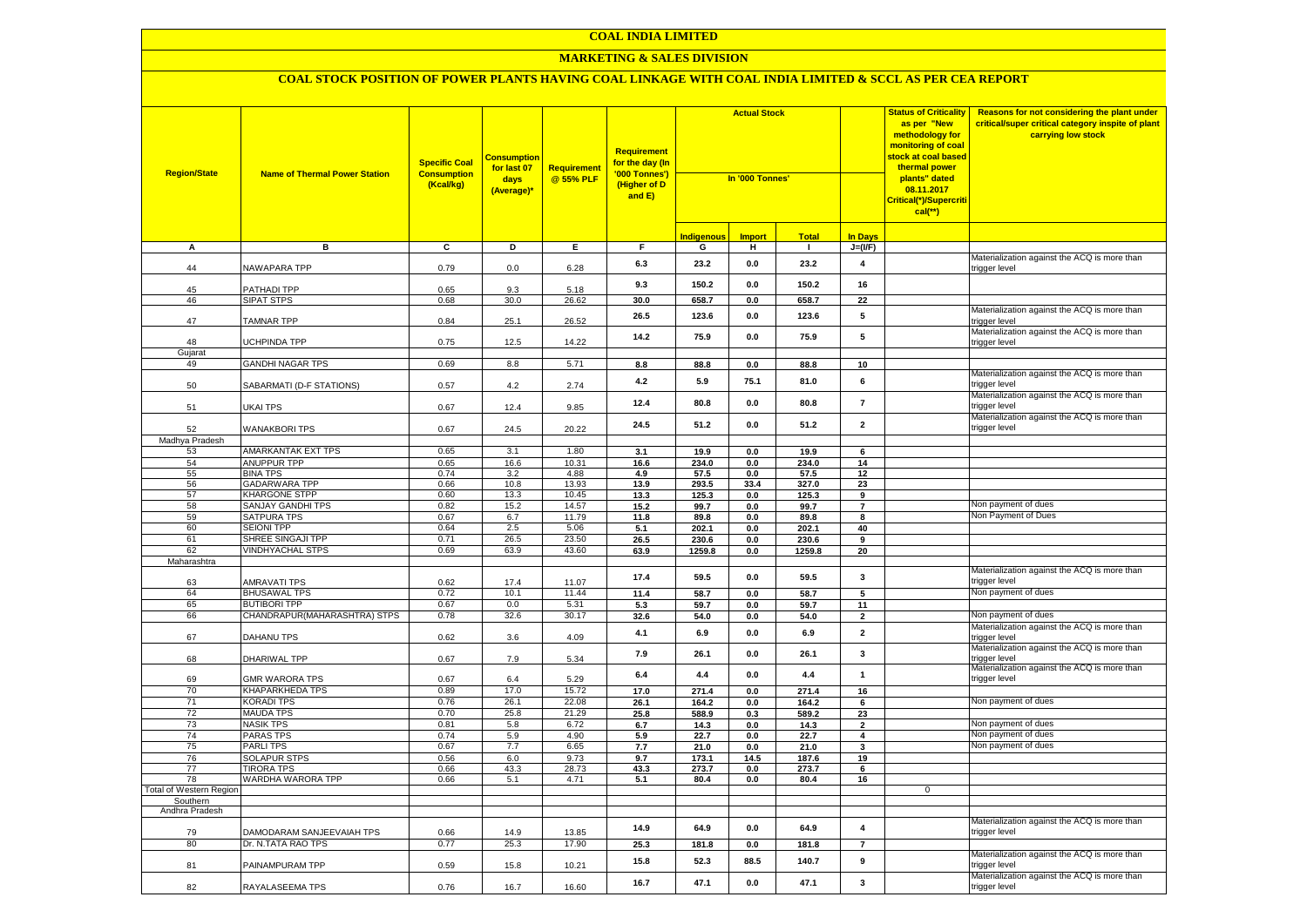#### **MARKETING & SALES DIVISION**

| <b>Region/State</b>             | <b>Name of Thermal Power Station</b>       | <b>Specific Coal</b><br><b>Consumption</b><br>(Kcal/kg) | <b>Consumption</b><br>for last 07<br>days<br>(Average)* | <b>Requirement</b><br>@ 55% PLF | <b>Requirement</b><br>for the day (In<br>'000 Tonnes')<br>(Higher of D<br>and E) | <b>Actual Stock</b><br>In '000 Tonnes' |                |                |                         | <b>Status of Criticality</b><br>as per "New<br>methodology for<br>monitoring of coal<br>stock at coal based<br>thermal power<br>plants" dated<br>08.11.2017<br>Critical(*)/Supercriti<br>$cal$ (**) | Reasons for not considering the plant under<br>critical/super critical category inspite of plant<br>carrying low stock |
|---------------------------------|--------------------------------------------|---------------------------------------------------------|---------------------------------------------------------|---------------------------------|----------------------------------------------------------------------------------|----------------------------------------|----------------|----------------|-------------------------|-----------------------------------------------------------------------------------------------------------------------------------------------------------------------------------------------------|------------------------------------------------------------------------------------------------------------------------|
|                                 |                                            |                                                         |                                                         |                                 |                                                                                  | <b>Indigenous</b>                      | <b>Import</b>  | <b>Total</b>   | <b>In Days</b>          |                                                                                                                                                                                                     |                                                                                                                        |
| А                               | в                                          | C                                                       | D                                                       | E                               | F.                                                                               | G                                      | н.             | $\mathbf{I}$   | $J=(VF)$                |                                                                                                                                                                                                     |                                                                                                                        |
| 83                              | <b>SIMHADRI</b>                            | 0.78                                                    | 27.0                                                    | 20.54                           | 27.0                                                                             | 288.6                                  | 0.0            | 288.6          | 11                      |                                                                                                                                                                                                     |                                                                                                                        |
| 84                              | <b>SGPL TPP</b>                            | 0.53                                                    | 10.1                                                    | 9.26                            | 10.1                                                                             | 16.7                                   | 89.3           | 106.0          | 11                      |                                                                                                                                                                                                     |                                                                                                                        |
| 85<br>Karnataka                 | <b>VIZAG TPP</b>                           | 0.67                                                    | 0.0                                                     | 9.20                            | 9.2                                                                              | 152.3                                  | 0.0            | 152.3          | 17                      |                                                                                                                                                                                                     |                                                                                                                        |
|                                 |                                            |                                                         |                                                         |                                 |                                                                                  |                                        |                |                |                         |                                                                                                                                                                                                     | Materialization against the ACQ is more than                                                                           |
| 86                              | <b>BELLARY TPS</b>                         | 0.63                                                    | 7.8                                                     | 14.23                           | 14.2                                                                             | 3.8                                    | 0.0            | 3.8            | $\mathbf 0$             |                                                                                                                                                                                                     | trigger level<br>Materialization against the ACQ is more than                                                          |
| 87                              | KUDGI STPP                                 | 0.63                                                    | 13.5                                                    | 19.90                           | 19.9                                                                             | 173.4                                  | 0.0            | 173.5          | 9                       |                                                                                                                                                                                                     | trigger level                                                                                                          |
| 88                              | <b>RAICHUR TPS</b>                         | 0.66                                                    | 19.6                                                    | 14.98                           | 19.6                                                                             | 106.2                                  | 0.0            | 106.2          | 5                       |                                                                                                                                                                                                     | Materialization against the ACQ is more than<br>trigger level                                                          |
|                                 |                                            |                                                         |                                                         |                                 | 13.1                                                                             | 56.8                                   | 0.0            | 56.8           | 4                       |                                                                                                                                                                                                     | Materialization against the ACQ is more than                                                                           |
| 89                              | YERMARUS TPP                               | 0.62                                                    | 9.2                                                     | 13.09                           |                                                                                  |                                        |                |                |                         |                                                                                                                                                                                                     | rigger level                                                                                                           |
| <b>Tamil Nadu</b>               |                                            |                                                         |                                                         |                                 |                                                                                  |                                        |                |                |                         |                                                                                                                                                                                                     | Materialization against the ACQ is more than                                                                           |
| 90                              | <b>METTUR TPS</b>                          | 0.81                                                    | 14.7                                                    | 8.98                            | 14.7                                                                             | 35.3                                   | 0.0            | 35.3           | $\overline{\mathbf{2}}$ |                                                                                                                                                                                                     | rigger level                                                                                                           |
| 91                              | METTUR TPS - II                            | 0.78                                                    | 6.1                                                     | 6.16                            | $6.2\,$                                                                          | 56.8                                   | 0.0            | 56.8           | 9                       |                                                                                                                                                                                                     |                                                                                                                        |
| 92                              | NORTH CHENNAI TPS                          | 0.82                                                    | 24.3                                                    | 19.78                           | 24.3                                                                             | 186.3                                  | 0.0            | 186.3          | 8                       |                                                                                                                                                                                                     |                                                                                                                        |
| 93                              | <b>TUTICORIN TPS</b>                       | 0.96                                                    | 10.9                                                    | 13.31                           | 13.3                                                                             | 205.9                                  | 0.0            | 205.9          | 15                      |                                                                                                                                                                                                     |                                                                                                                        |
| 94                              | <b>VALLUR TPP</b>                          | 0.72                                                    | 19.1                                                    | 14.26                           | 19.1                                                                             | 159.2                                  | 0.0            | 159.2          | 8                       |                                                                                                                                                                                                     |                                                                                                                        |
| Telangana                       |                                            |                                                         |                                                         |                                 |                                                                                  |                                        |                |                |                         |                                                                                                                                                                                                     |                                                                                                                        |
| 95                              | <b>BHADRADRI TPP</b>                       | 0.69                                                    | 11.8                                                    | 7.37                            | 11.8                                                                             | 101.0                                  | $0.0\,$        | 101.0          | 9                       |                                                                                                                                                                                                     |                                                                                                                        |
| 96                              | <b>KAKATIYA TPS</b>                        | 0.57                                                    | 12.5                                                    | 8.33                            | 12.5                                                                             | 231.5                                  | 0.0            | 231.5          | 19                      |                                                                                                                                                                                                     |                                                                                                                        |
| 97                              | KOTHAGUDEM TPS (NEW)                       | 0.64                                                    | 11.4                                                    | 8.46                            | 11.4                                                                             | 125.9                                  | 0.0            | 125.9          | 11                      |                                                                                                                                                                                                     |                                                                                                                        |
| 98<br>99                        | KOTHAGUDEM TPS (STAGE-7)                   | 0.50                                                    | 8.1                                                     | 5.23                            | 8.1                                                                              | 162.3                                  | 0.0            | 162.3          | 20                      |                                                                                                                                                                                                     |                                                                                                                        |
| 100                             | RAMAGUNDEM STPS<br>RAMAGUNDEM-B TPS        | 0.62<br>0.77                                            | 25.9<br>0.7                                             | 21.33<br>0.64                   | 25.9<br>0.7                                                                      | 447.9<br>13.0                          | 0.0<br>0.0     | 447.9          | 17<br>17                |                                                                                                                                                                                                     |                                                                                                                        |
| 101                             | <b>SINGARENI TPP</b>                       | 0.58                                                    | 15.3                                                    | 9.12                            | 15.3                                                                             | 128.6                                  | 0.0            | 13.0<br>128.6  | 8                       |                                                                                                                                                                                                     |                                                                                                                        |
| <b>Total of Southern Regior</b> |                                            |                                                         |                                                         |                                 |                                                                                  |                                        |                |                |                         | $\mathbf 0$                                                                                                                                                                                         |                                                                                                                        |
| Eastern                         |                                            |                                                         |                                                         |                                 |                                                                                  |                                        |                |                |                         |                                                                                                                                                                                                     |                                                                                                                        |
| Bihar                           |                                            |                                                         |                                                         |                                 |                                                                                  |                                        |                |                |                         |                                                                                                                                                                                                     |                                                                                                                        |
| 102                             | <b>BARAUNI TPS</b>                         | 0.63                                                    | 5.3                                                     | 5.90                            | 5.9                                                                              | 67.1                                   | $0.0\,$        | 67.1           | 11                      |                                                                                                                                                                                                     |                                                                                                                        |
| 103                             | <b>BARHI</b>                               | 0.67                                                    | 8.1                                                     | 5.84                            | 8.1                                                                              | 93.3                                   | 0.0            | 93.3           | 11                      |                                                                                                                                                                                                     |                                                                                                                        |
| 104                             | <b>BARH II</b>                             | 0.67                                                    | 16.3                                                    | 11.67                           | 16.3                                                                             | 186.6                                  | 0.0            | 186.6          | 11                      |                                                                                                                                                                                                     | Materialization against the ACQ is more than                                                                           |
| 105                             | KAHALGAON TPS                              | 0.80                                                    | 33.5                                                    | 24.62                           | 33.5                                                                             | 113.4                                  | 0.0            | 113.4          | 3                       |                                                                                                                                                                                                     | trigger level                                                                                                          |
| 106                             | <b>MUZAFFARPUR TPS</b>                     | 0.77                                                    | 5.3                                                     | 6.18                            | 6.2                                                                              | 26.4                                   | 0.0            | 26.4           | $\pmb{4}$               |                                                                                                                                                                                                     | Materialization against the ACQ is more than<br>rigger level                                                           |
| 107                             | <b>NABINAGAR STPP</b>                      | 0.58                                                    | 13.2                                                    | 10.14                           | 13.2                                                                             | 361.4                                  | 0.0            | 361.4          | 27                      |                                                                                                                                                                                                     |                                                                                                                        |
| 108                             | NABINAGAR TPP                              | 0.69                                                    | 12.4                                                    | 9.06                            | 12.4                                                                             | 73.8                                   | 0.0            | 73.8           | 6                       |                                                                                                                                                                                                     | Materialization against the ACQ is more than<br>trigger level                                                          |
| Jharkhand                       |                                            |                                                         |                                                         |                                 |                                                                                  |                                        |                |                |                         |                                                                                                                                                                                                     |                                                                                                                        |
| 109                             | BOKARO TPS `A` EXP                         | 0.57                                                    | 5.9                                                     | 3.78                            | 5.9                                                                              | 103.1                                  | 0.0            | 103.1          | 17                      |                                                                                                                                                                                                     |                                                                                                                        |
| 110                             | CHANDRAPURA(DVC) TPS                       | 0.61                                                    | 6.7                                                     | 4.06                            | 6.7                                                                              | 79.9                                   | 0.0            | 79.9           | 12                      |                                                                                                                                                                                                     |                                                                                                                        |
| 111<br>112                      | <b>JOJOBERA TPS</b><br><b>KODARMA TPP</b>  | 0.69<br>0.62                                            | 2.9<br>12.9                                             | 2.18<br>8.23                    | 2.9<br>12.9                                                                      | 87.8<br>102.1                          | 0.0<br>0.0     | 87.8<br>102.1  | 30<br>8                 |                                                                                                                                                                                                     |                                                                                                                        |
|                                 |                                            |                                                         |                                                         |                                 |                                                                                  |                                        |                |                |                         |                                                                                                                                                                                                     | Materialization against the ACQ is more than                                                                           |
| 113                             | MAHADEV PRASAD STPP                        | 0.70                                                    | 7.0                                                     | 5.01                            | 7.0                                                                              | $1.7$                                  | 0.0            | $1.7$          | $\mathbf 0$             |                                                                                                                                                                                                     | trigger level                                                                                                          |
| 114                             | <b>MAITHON RB TPP</b>                      | 0.64                                                    | 12.2                                                    | 8.89                            | 12.2                                                                             | 198.8                                  | 0.0            | 198.8          | 16                      |                                                                                                                                                                                                     |                                                                                                                        |
| 115                             | <b>TENUGHAT TPS</b>                        | 0.75                                                    | 4.1                                                     | 4.16                            | 4.2                                                                              | 42.5                                   | 0.0            | 42.5           | 10                      |                                                                                                                                                                                                     |                                                                                                                        |
| Odisha                          |                                            |                                                         |                                                         | 14.95                           |                                                                                  |                                        |                |                |                         |                                                                                                                                                                                                     |                                                                                                                        |
| 116<br>117                      | <b>DARLIPALI STPS</b><br><b>DERANG TPP</b> | 0.71<br>0.70                                            | 27.3<br>18.1                                            | 11.10                           | 27.3<br>18.1                                                                     | 397.2<br>894.7                         | $0.0\,$<br>0.0 | 397.2<br>894.7 | 15<br>49                |                                                                                                                                                                                                     |                                                                                                                        |
| 118                             | <b>IB VALLEY TPS</b>                       | 0.83                                                    | 24.9                                                    | 19.16                           | 24.9                                                                             | 391.5                                  | $0.0\,$        | 391.5          | 16                      |                                                                                                                                                                                                     |                                                                                                                        |
|                                 |                                            |                                                         |                                                         |                                 |                                                                                  |                                        |                |                |                         |                                                                                                                                                                                                     | Materialization against the ACQ is more than                                                                           |
| 119                             | <b>KAMALANGA TPS</b>                       | 0.72                                                    | 13.4                                                    | 10.02                           | 13.4                                                                             | 21.3                                   | 0.0            | 21.3           | $\overline{\mathbf{2}}$ |                                                                                                                                                                                                     | rigger level<br>Materialization against the ACQ is more than                                                           |
| 120                             | <b>VEDANTA TPP</b>                         | 0.76                                                    | 0.0                                                     | 6.02                            | 6.0                                                                              | 0.0                                    | 0.0            | 0.0            | $\mathbf 0$             |                                                                                                                                                                                                     | trigger level                                                                                                          |
| 121                             | <b>TALCHER STPS</b>                        | 0.79                                                    | 47.3                                                    | 31.43                           | 47.3                                                                             | 802.6                                  | 12.3           | 814.9          | 17                      |                                                                                                                                                                                                     |                                                                                                                        |
| West Bengal                     |                                            |                                                         |                                                         |                                 |                                                                                  |                                        |                |                |                         |                                                                                                                                                                                                     |                                                                                                                        |